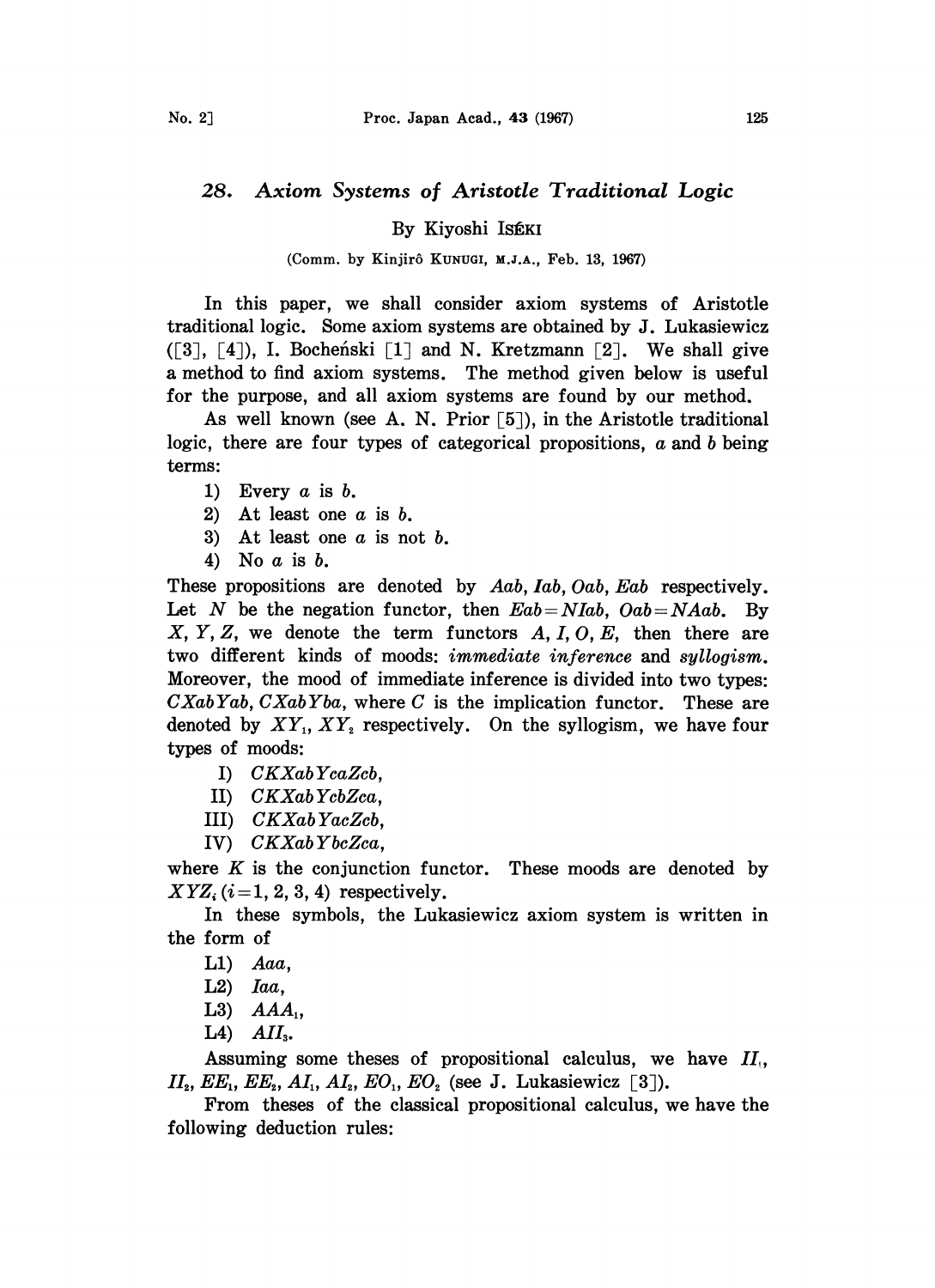$126$  [Vol. 43,

 $\angle$  1) CK $\beta$ a $\gamma$ ,  $(1)$   $CK\alpha\beta\gamma \rightarrow 2)$   $CK\alpha N\gamma N\beta,$ 3)  $CKN\gamma\beta N\alpha$ <br>
(2)  $CK\alpha\beta\gamma$ ,  $C\delta\alpha \rightarrow CK\delta\beta\gamma$ . (3)  $CK\alpha\beta\gamma$ ,  $C\delta\beta \rightarrow CK\alpha\delta\gamma$ . (4)  $CK\alpha\beta\gamma$ ,  $C\gamma\delta \rightarrow CK\alpha\beta\delta$ ,  $CK\beta\alpha\delta$ .

From the deduction rules (I), 2) and 3), we have the followings:



Hence L3) implies  $ANANA_2$ ,  $NAANA_3$ . These means  $AOO_2$ ,  $OAO_3$ . Similarly, L4) implies  $AEE<sub>2</sub>$ ,  $EIO<sub>1</sub>$ . For example,  $AOO<sub>2</sub>$  and  $EO<sub>2</sub>$  imply AEO, by applying the deduction rule (3). This means the order change of terms contained in the second functor  $O$ , and a replacement  $O \rightarrow E$ .

As the rules of order changes, we have the following results, where  $\tilde{X}$  means the order change of terms contained in X.

$$
\begin{array}{c} XYZ_1 \end{array}\begin{array}{c} \widetilde{X}YZ_2 \\ X\widetilde{Y}Z_3 \\ XYZ_2 \end{array}\begin{array}{c} \widetilde{X}YZ_1 \\ X\widetilde{Y}Z_1 \\ X\widetilde{Y}Z_4 \\ X\widetilde{Y}Z_1 \\ X\widetilde{Y}Z_1 \\ XYZ_2 \end{array}
$$

Therefore, by  $AOO<sub>2</sub>$  and  $EO<sub>2</sub>$ , we have  $A\widetilde{O}O<sub>4</sub>\rightarrow AEO<sub>4</sub>$ . We denote this deduction by

$$
AOO_2 + EO_2 \rightarrow AEO_4.
$$

Under such a consideration, we have the followings:

$$
OAO_3 + EO_2 \rightarrow EAO_4,\\ AII_3 + II_2 \rightarrow AII_1,\\ AII_3 + AI_2 \rightarrow AAI_1,\\ AEE_2 + EE_2 \rightarrow AEE_4,\\ EIO_1 + AI_2 \rightarrow EAO_3,\\ EIO_1 + EE_2 \rightarrow EIO_2.
$$

Further, we have

 $AOO<sub>2</sub>+EO<sub>1</sub> \rightarrow AEO<sub>2</sub>$ ,  $OAO<sub>s</sub>+EO<sub>1</sub> \rightarrow EAO<sub>s</sub>$  $EIO_1 + AI_1 \rightarrow EAO_1$ ,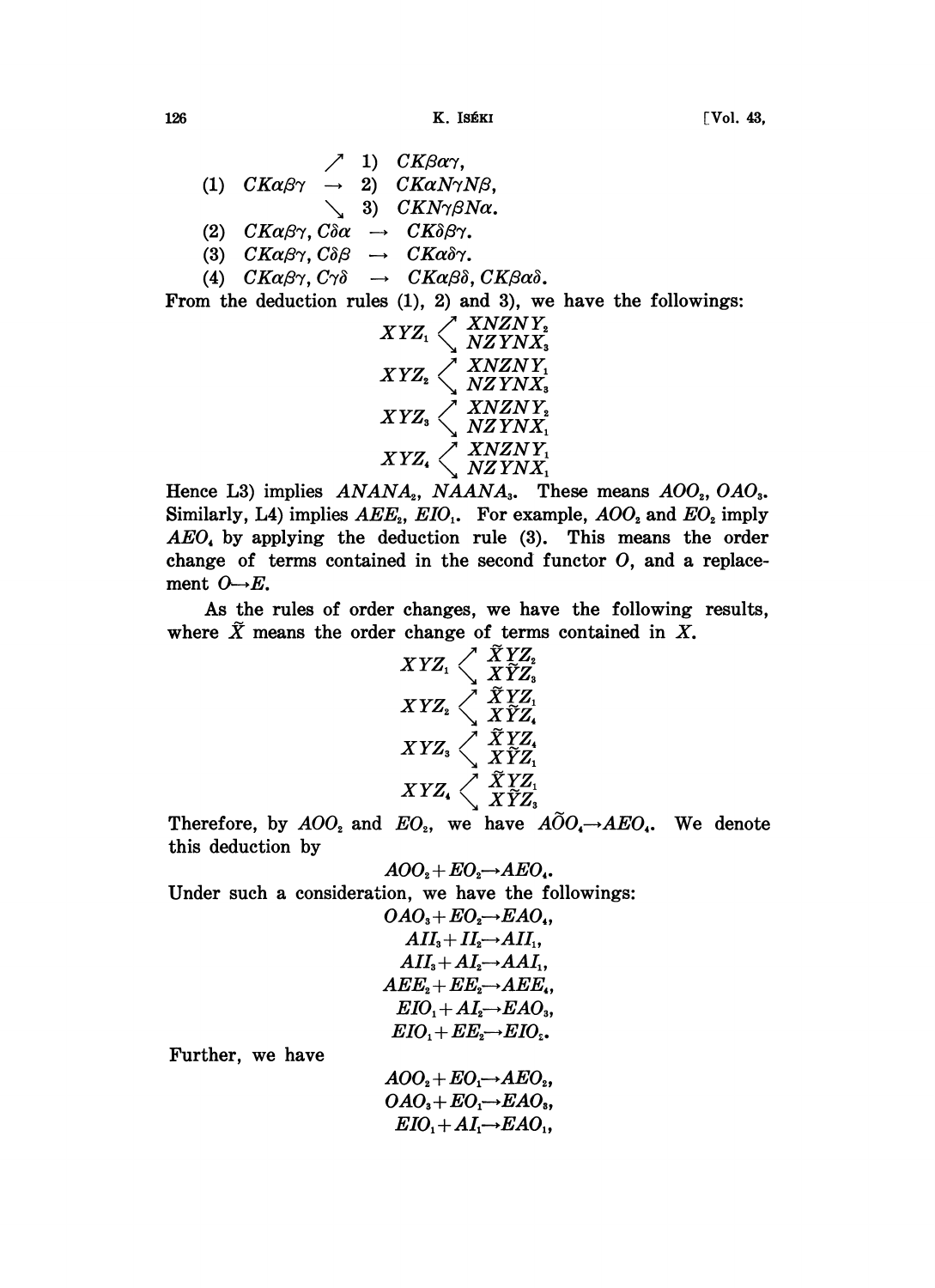$$
AII_{3}+AI_{1}\rightarrow AAI_{3}.
$$

8ome of above results imply

| $EIO \rightarrow ENONI \rightarrow EAE$ .                             |
|-----------------------------------------------------------------------|
| $EAE \rightarrow NEANE$ <sub>3</sub> $\rightarrow IAI$ <sub>3</sub> , |
| $AII_1 \rightarrow NIINA_3 \rightarrow EIO_3,$                        |
| $EIO \rightarrow ENONI \rightarrow EAE$ <sub>2</sub> .                |

Next we have

$$
EIO_{2} + AI_{2} \rightarrow EAO_{4},
$$
  
\n
$$
EIO_{2} + II_{2} \rightarrow EIO_{4},
$$
  
\n
$$
IAI_{3} + AI_{2} \rightarrow AAI_{4},
$$
  
\n
$$
IAI_{3} + II_{2} \rightarrow IAI_{4}.
$$

Therefore, we have the following:

Theorem 1. Under the axiom systems of Lukasiewicz, we have

| AAA,    | AOO <sub>2</sub> | OAO <sub>s</sub> | AEE,                              |
|---------|------------------|------------------|-----------------------------------|
| $EAE_1$ | EIO              | $IAI_{\rm s}$    | $AAI_{\scriptscriptstyle\bullet}$ |
| AAI     | EAE,             | EAO <sub>s</sub> | EIO.                              |
| EAO,    | AEE              | $AAI_{\rm s}$    | IAL.                              |
| EIO     | EAO,             | $AII_{3}$        | AEO,                              |
| $AII_1$ | AEO,             | EIO,             | EAO.                              |

An axiom system of I. Bocheński  $\lceil 1 \rceil$  is given by L1), L2), L3), and

 $B4$ )  $EIO_1$ .

We can easily obtain L4)  $AII<sub>s</sub>$  as follows:

 $EIO_1 \rightarrow NOINE_3 \rightarrow AII_3.$ 

By theorem 1, it is seen that the axiom systems of I. Bochefiski implies all moods of syllogism in theorem 1.

By the same technique, we can obtain various axiom systems. For examples,

$$
OAOs\rightarrow NOANOt\rightarrow AAAt,
$$

imply an axiom system. As examples of the second group, we have

$$
AII_s \rightarrow NIINA_1 \rightarrow EIO_1
$$
  
m. As examples of the  
 $AOO_s \rightarrow ANONO_1 \rightarrow AAA_1$ ,  
 $EAE_s \rightarrow ENENA_1 \rightarrow EIO_1$ ,  
 $EIO_s \rightarrow NOINE_s \rightarrow AII_s$ .

Therefore we have the following:

Theorem 2. The Aristotle traditional logic is given by each of the following axiom system:

- 1) L1), L2),  $OAO<sub>s</sub>$ , AII<sub>s</sub>,
- 2) L1), L2),  $AOO<sub>2</sub>, EAE<sub>2</sub>$ ,
- 3) L1), L2),  $AOO<sub>2</sub>$ ,  $EIO<sub>2</sub>$ .